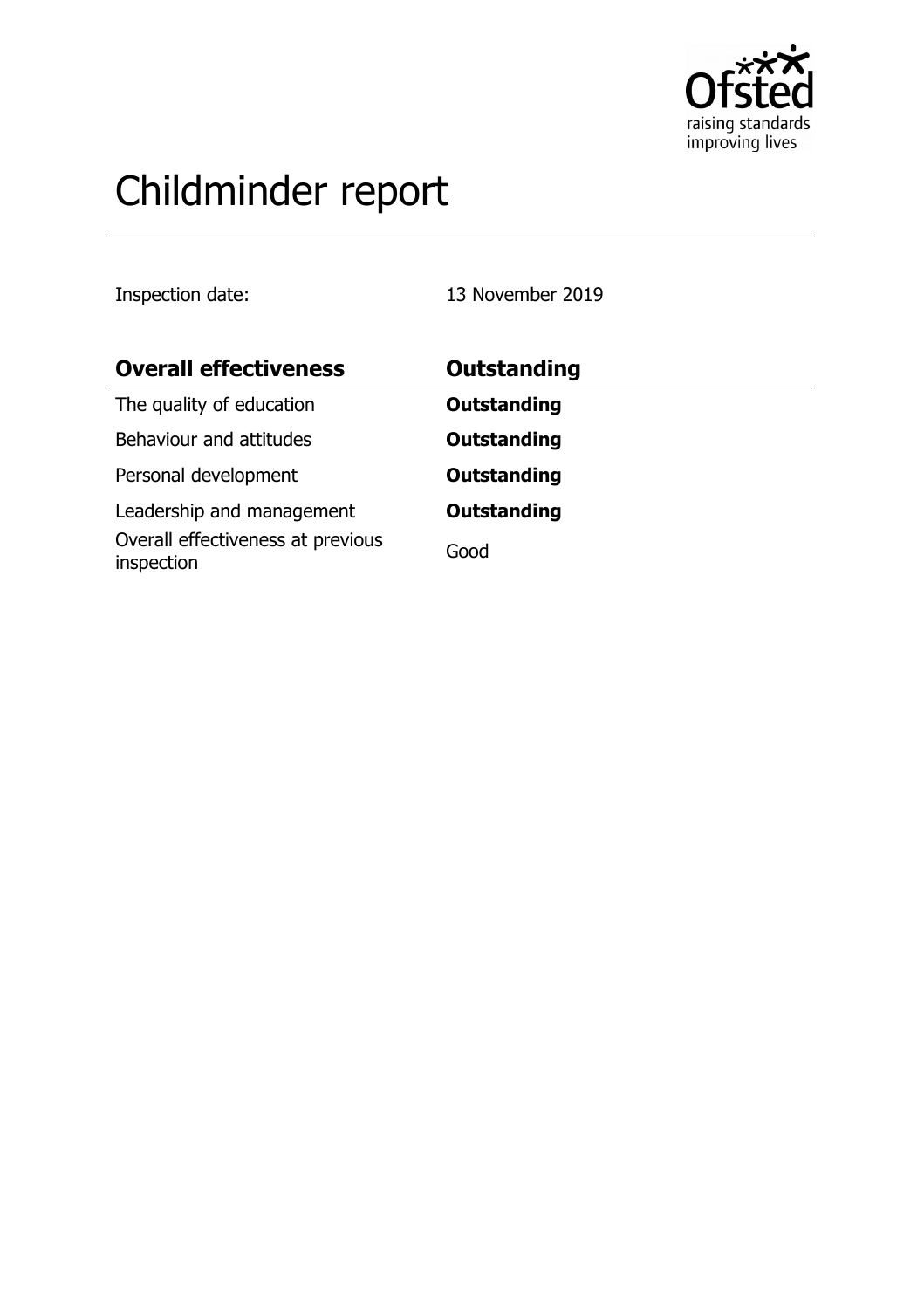

# **What is it like to attend this early years setting?**

#### **The provision is outstanding**

Children of different ages play and learn extremely well together. The childminder teaches them to think about each other's feelings. They learn about empathy and self-regulation. Children know how to express their emotions in a positive way and how to respond to each other. Children behave remarkably well. They are polite and help each other to find the toys they want to play with.

Children build strong bonds and attachments to the childminder and that helps them to feel safe and secure. She is warm and nurturing and provides a quiet and calm atmosphere where children grow and thrive. Children's needs, which are at the heart of everything the childminder does, are met exceptionally well. She has high expectations of herself and for children's achievements.

Children become deeply engaged in their play and display high levels of imagination and concentration. They learn to negotiate as they share their toys. Children become skilful communicators. They act out scenes that reflect everyday life. For example, children pretend to cook meals, pour tea and bake cakes. They discuss together how many candles they need for their cake and how many slices of pizza they will cook, demonstrating their skill in mathematics.

#### **What does the early years setting do well and what does it need to do better?**

- $\blacksquare$  The childminder fully understands children's stages of development and what they need to learn next. Children excel in their use of vocabulary. They develop a great love of books and reading. The childminder provides an excellent range of books that are entirely relevant to children's current learning. Children recognise and write the letters in their name. Younger children imitate those who are older and make strong marks with confidence and deliberation.
- $\blacksquare$  Partnerships with parents are exceptionally strong. The childminder involves parents in every stage of their children's development. She inspires parents to observe their children and continue their learning at home. Parents say that the childminder's practice is exemplary. The childminder is actively involved in developing partnerships with other practitioners involved in children's care and learning. She aims to secure highly effective collaboration to help children to achieve their full potential.
- $\blacksquare$  The childminder gives children excellent opportunities to develop their physical skills, indoors and outside. They enjoy activating an electronic voice that sings nursery rhymes they have chosen. Children stretch and twist their bodies as they act out the rhymes and dance to the music. Children enjoy the childminder's imaginatively-designed garden at all times of the year. They race around together in cars and on scooters. They learn how to take turns, manage space and avoid a collision.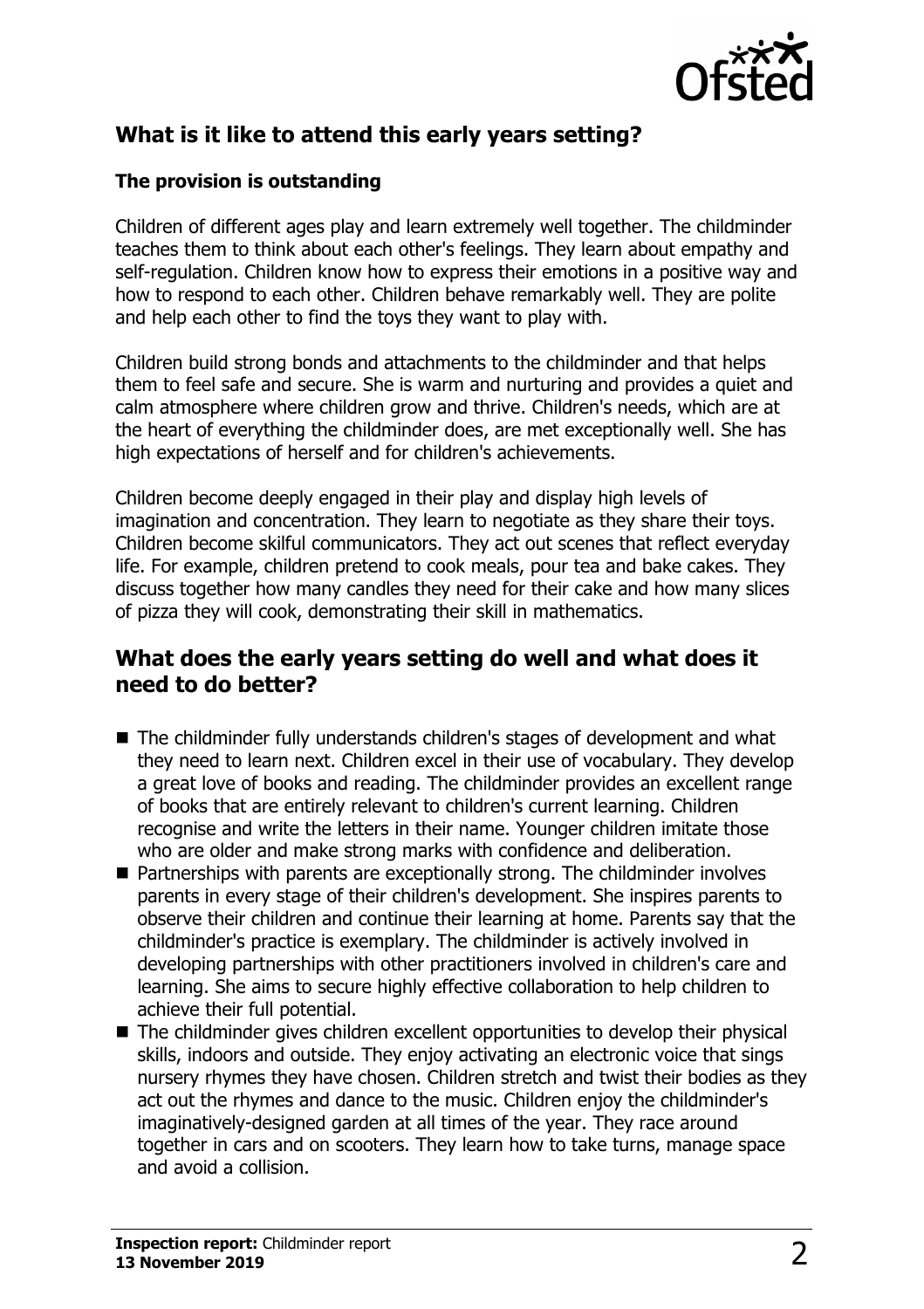

- $\blacksquare$  Children benefit greatly from trips and outings where they discover fascinating facts about the natural wonders of the world. They enjoy hunting for bugs and conkers in the woods, they feed ducks on the pond and pick strawberries in the summer. The childminder teaches children about the process of decay. For example, they observe how a banana changes colour as it ripens and slowly turns from yellow to brown.
- $\blacksquare$  Children learn about the differences that make them unique, as they look in a safety mirror and talk about their features. Children play with an excellent range of resources that represent people from different backgrounds and abilities. They explore creative activities and discover facts about other people's traditions and festivals. They learn about charitable causes and events that support people who are less fortunate.
- $\blacksquare$  The childminder teaches children about the benefits of eating a healthy diet. She perseveres when some children are reluctant to try fruit and employs different strategies to ensure they receive the nourishment they need. Children are extremely independent. They enjoy preparing their own snacks and meals. The childminder encourages children to try hard and have a go at fastening their own coats when they find the zips a struggle. The childminder praises children for every smallest achievement and supports their growing self-esteem.
- $\blacksquare$  The childminder is ambitious and dedicated to enhancing her own professional development. She studies, carries out research and attends training in order to continually develop her skills. She evaluates the impact of her training and seeks the views of parents and children on the effectiveness of her provision.

## **Safeguarding**

The arrangements for safeguarding are effective.

The childminder has an exceptionally secure knowledge and understanding of all safeguarding matters. She undertakes extensive training and is fully aware of her responsibilities to protect the children in her care. The childminder has an in-depth knowledge of the signs that could indicate that a child is at risk of harm. She reviews her policies regularly and ensures that parents read and understand them. The childminder keeps up to date with current safeguarding procedures. She has an excellent understanding of how to record and report any concerns about children's well-being.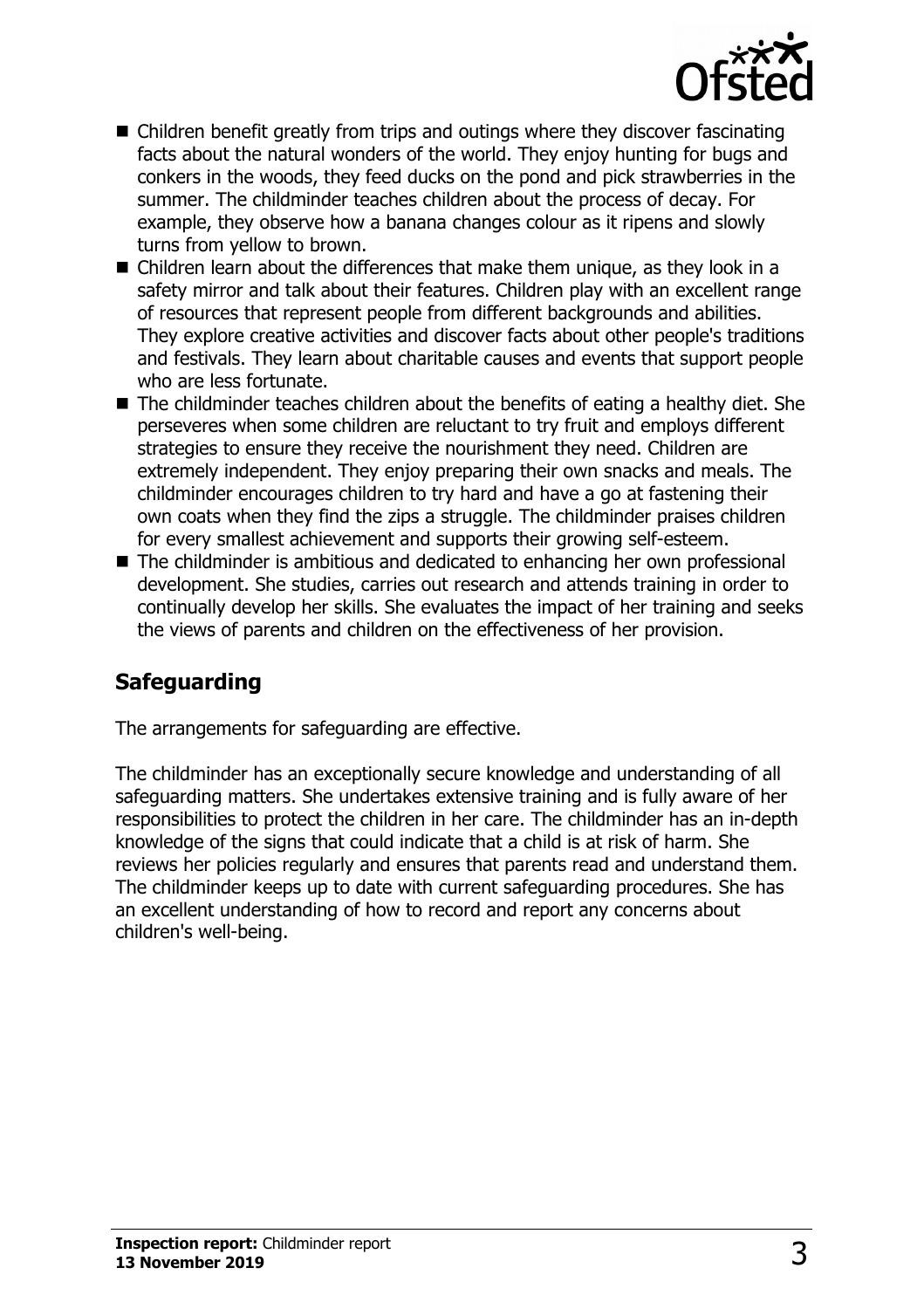

| <b>Setting details</b>        |                                                                                      |
|-------------------------------|--------------------------------------------------------------------------------------|
| Unique reference number       | EY305332                                                                             |
| <b>Local authority</b>        | <b>Essex</b>                                                                         |
| <b>Inspection number</b>      | 10073513                                                                             |
| <b>Type of provision</b>      | Childminder                                                                          |
| <b>Registers</b>              | Early Years Register, Compulsory Childcare<br>Register, Voluntary Childcare Register |
| Day care type                 | Childminder                                                                          |
| Age range of children         | $2$ to $10$                                                                          |
| <b>Total number of places</b> | 6                                                                                    |
| Number of children on roll    | 16                                                                                   |
| Date of previous inspection   | 20 May 2016                                                                          |

### **Information about this early years setting**

The childminder registered in 2005. She lives in Wickford, Essex. The childminder operates from Monday to Friday, from 7.30am until 6pm, all year round, except for bank holidays and family holidays. She occasionally works with an assistant.

## **Information about this inspection**

#### **Inspector**

Jenny Forbes

#### **Inspection activities**

- $\blacksquare$  The inspector looked around the areas of the setting available to children.
- $\blacksquare$  The childminder discussed her plans for the children's development and how she implements her educational programme.
- $\blacksquare$  The inspector observed the quality of teaching during activities indoors and outdoors, and assessed the impact this has on children's learning.
- $\blacksquare$  The inspector spoke to children during the inspection and took account of the views of parents by reading written comments.
- $\blacksquare$  The inspector looked at relevant documentation, including suitability checks, training certificates, policies and procedures.

We carried out this inspection under sections 49 and 50 of the Childcare Act 2006 on the quality and standards of provision that is registered on the Early Years Register. The registered person must ensure that this provision complies with the statutory framework for children's learning, development and care, known as the early years foundation stage.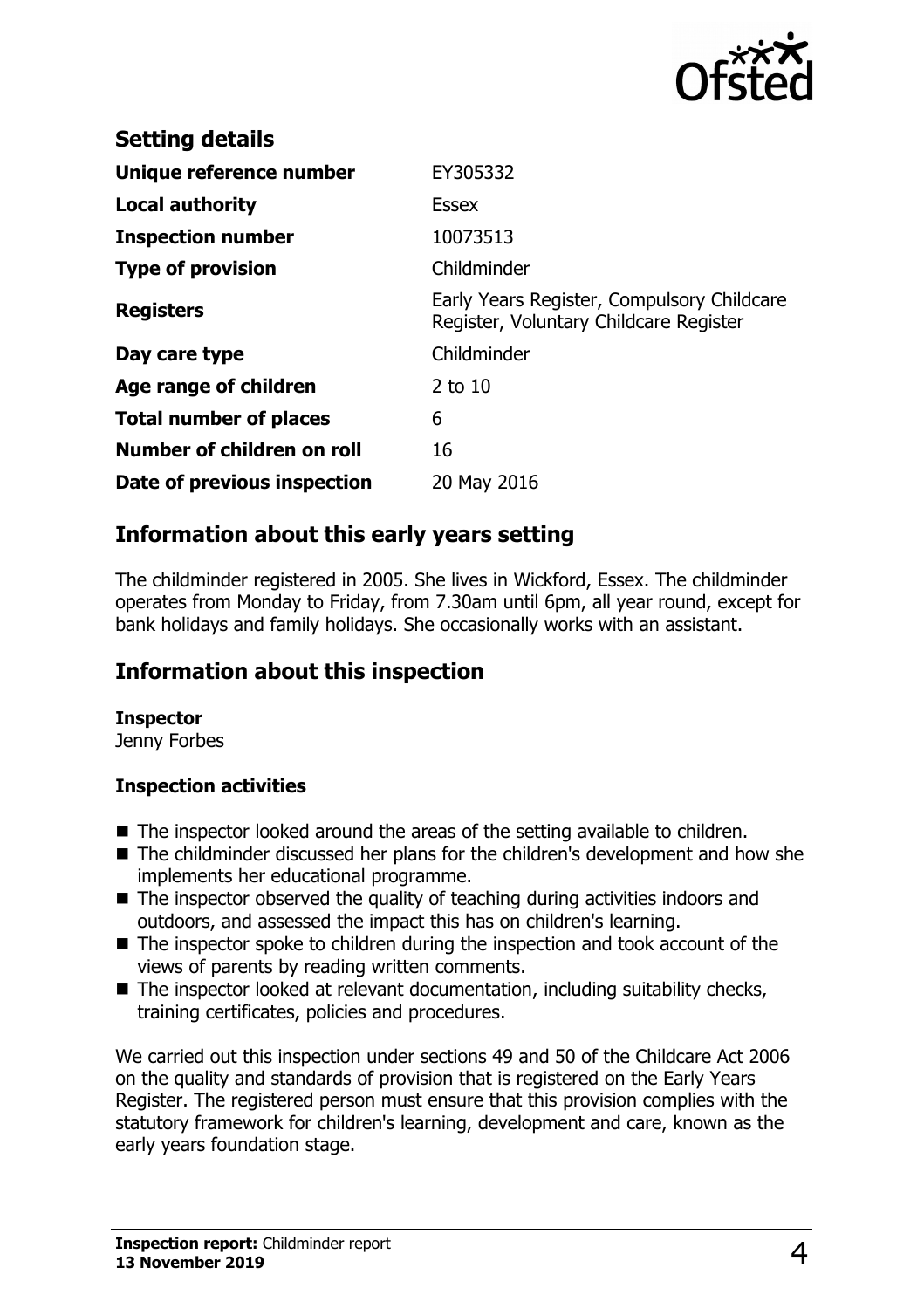

If you are not happy with the inspection or the report, you can [complain to Ofsted.](http://www.gov.uk/complain-ofsted-report)